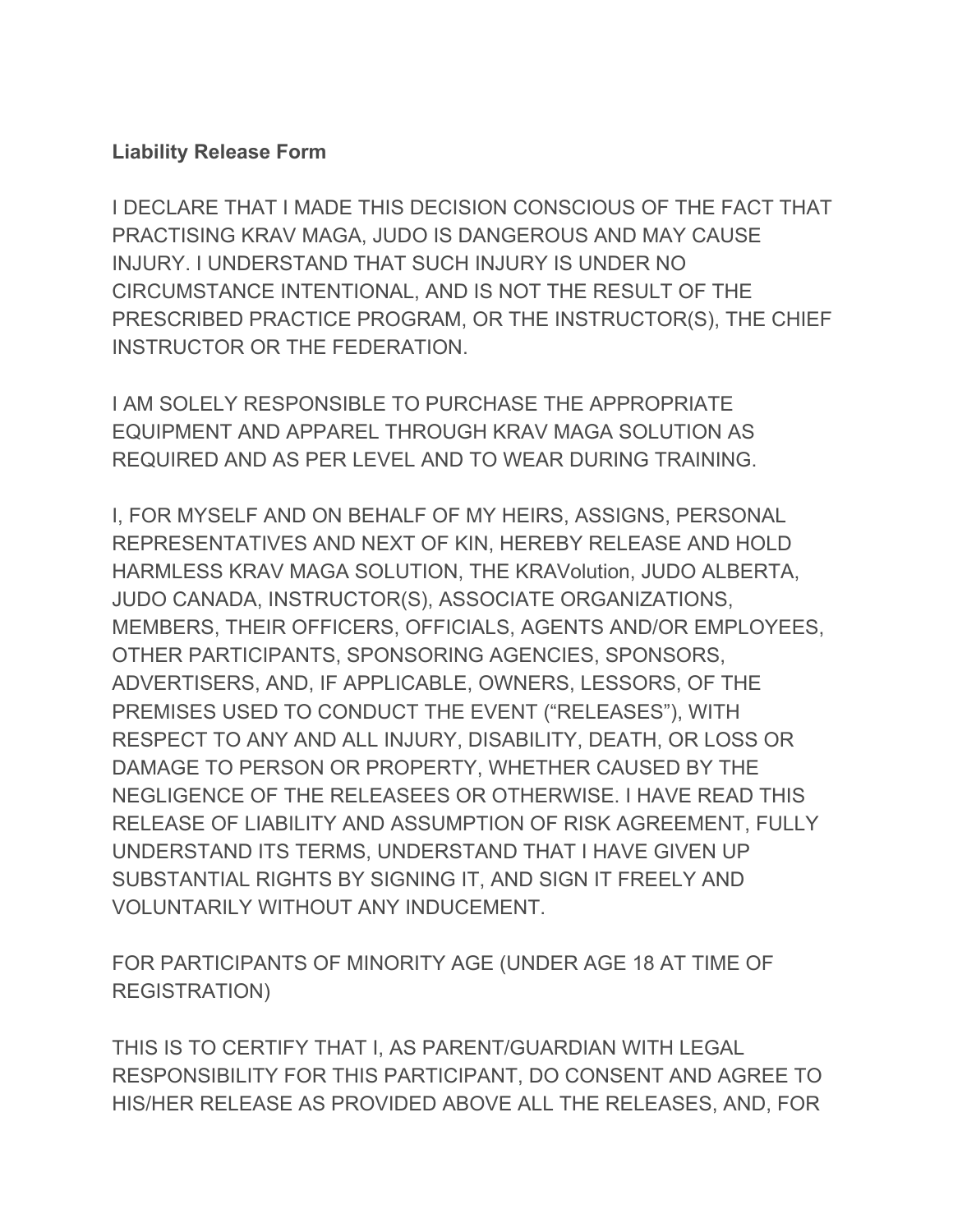MYSELF, MY HEIRS, ASSIGNS, AND NEXT OF KIN, I RELEASE AND AGREE TO INDEMNIFY THE RELEASEES FROM ANY AND ALL LIABILITIES INCIDENT TO MY MINOR CHILD'S INVOLVEMENT OR PARTICIPATION IN THESE PROGRAMS AS PROVIDED ABOVE.

## **Media Release Form**

I, the undersigned, do hereby consent and agree that Krav Maga Solution/KRAVolution any Associate organizations, Judo Alberta, Judo Canada, its employees, or agents have the right to take photographs, videotape, or digital recordings of me and to use these in any and all media, now or hereafter known, and exclusively for the purpose of Krav Maga. I further consent that my name and identity may be revealed therein or by descriptive text or commentary and are now the property of the company/organization.

I do hereby release to Krav Maga Solution/KRAVolution any Associate organizations, Judo Alberta, Judo Canada, its agents, and employees all rights to exhibit this work in print and electronic form publicly or privately and to market and sell copies. I waive any rights, claims, or interest I may have to control the use of my identity or likeness in whatever media used.

I understand that there will be no financial or other remuneration for recording me, either for initial or subsequent transmission or playback. I also understand that Krav Maga Solution/KRAVolution any Associate organizations, Judo Alberta, Judo Canada, is not responsible for any expense or liability incurred as a result of my participation in this recording, including medical expenses due to any sickness or injury incurred as a result.

I represent that I am at least 18 years of age, have read and understand the foregoing statement, and am competent to execute this agreement.

FOR PARTICIPANTS OF MINORITY AGE (UNDER AGE 18 AT TIME OF REGISTRATION)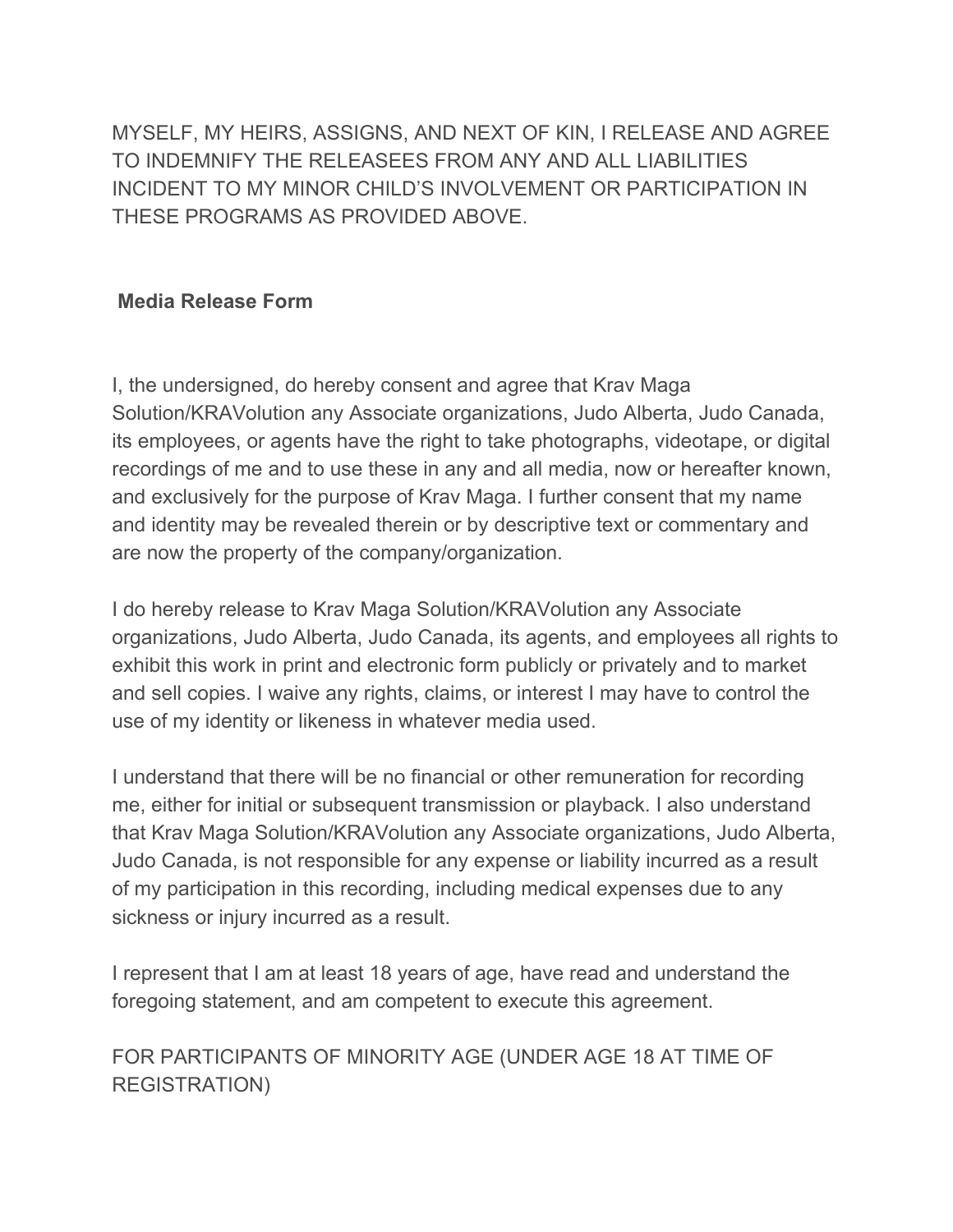THIS IS TO CERTIFY THAT I, AS PARENT/GUARDIAN WITH LEGAL RESPONSIBILITY FOR THIS PARTICIPANT, DO CONSENT AND AGREE TO HIS/HER RELEASE AS PROVIDED ABOVE ALL THE RELEASES, AND, FOR MYSELF, MY HEIRS, ASSIGNS, AND NEXT OF KIN, I RELEASE AND AGREE TO INDEMNIFY THE RELEASEES FROM ANY AND ALL LIABILITIES INCIDENT TO MY MINOR CHILD'S INVOLVEMENT OR PARTICIPATION IN THESE PROGRAMS AS PROVIDED ABOVE.

SELECT, CHECK BOX PROVIDED FOR MEMBER OR PARENT/GUARDIAN TO AUTHORIZE LIABILITY AND MEDIA RELEASE FORMS

## **Non-Competition Agreement**

I, the undersigned, do hereby consent and agree that Krav Maga Solution/KRAVolution any Associate organizations, Judo Alberta, Judo Canada, Drawn up and accepted in the country of Canada, province of Alberta, in the city of Edmonton. BETWEEN, David Crane, Krav Maga Solution, KRAVolution any Associate organizations, Judo Alberta, Judo Canada, and I. WHEREAS a relationship has developed or is about to develop between the Krav Maga Solution/KRAVolution any Associate organizations, Judo Alberta, Judo Canada, and; WHEREAS I will be learning information Krav Maga Solution/KRAVolution any Associate organizations, Judo Alberta, Judo Canada, business and operations including, but not limited to business practices, techniques, promotions, customers, advertising and merchandising and; WHEREAS the parties agree that while the relationship continues and for a period for three (5) years after the relationship is terminated, regardless as to the cause, I agree as follows:

The parties hereto agree as follows:

1 I Will not operate or be involved with the operation, either directly or indirectly with any business enterprise or operation similar to the within a thirty (50) mile radius of any Krav Maga Solution/KRAVolution any Associate organizations, Judo Alberta, Judo Canada, school, institute or any similar operation owned by the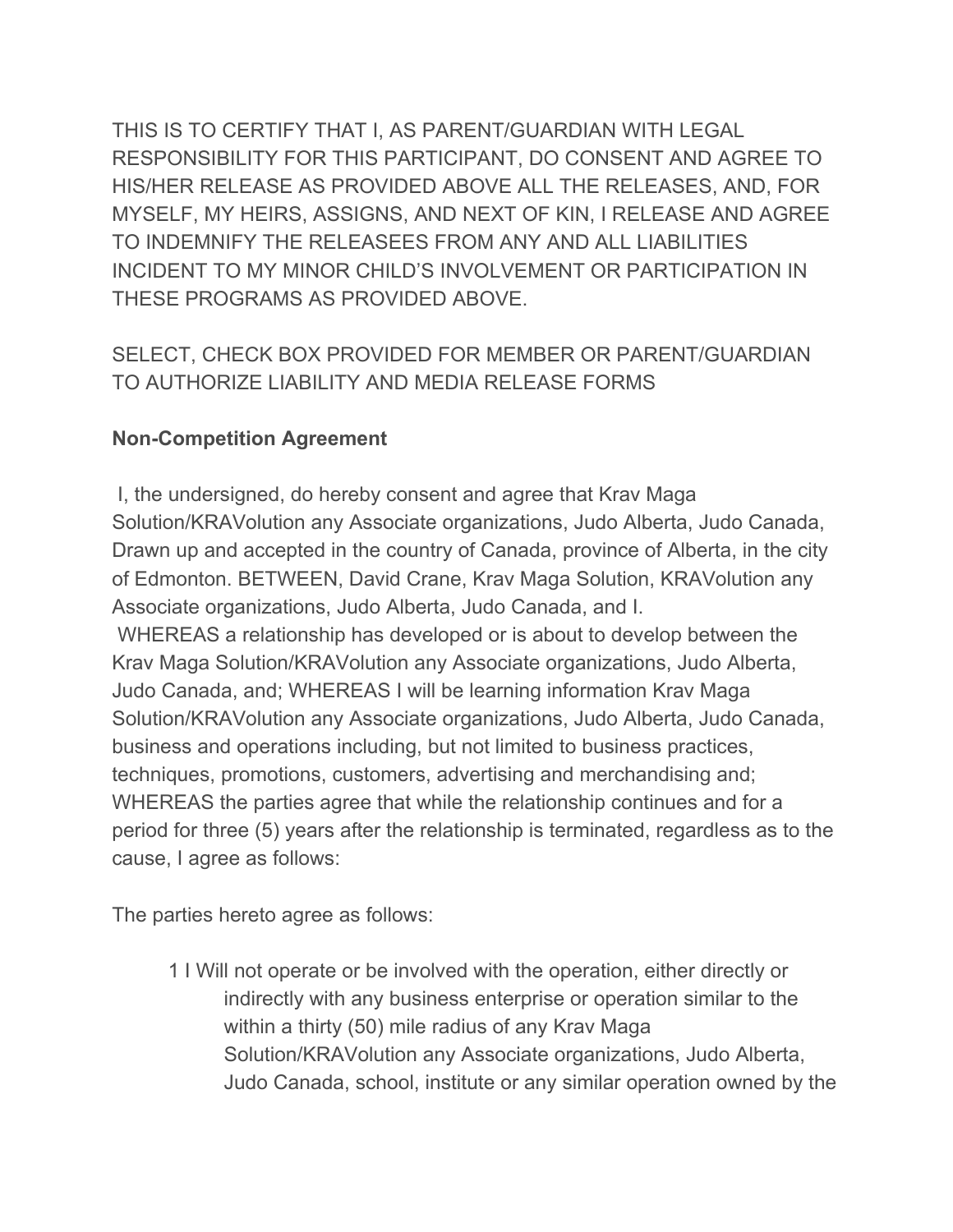Krav Maga Solution/KRAVolution any Associate organizations, Judo Alberta, Judo Canada, or licensed by Krav Maga Solution/KRAVolutionany Associate organizations, Judo Alberta, Judo Canada, or under contract with Krav Maga Solution/KRAVolution any Associate organizations, Judo Alberta, Judo Canada, in a consulting agreement.

- 2 I Will not operate or be involved with the operation, either directly or indirectly with any business enterprise or operation similar to corporations in any Country if not properly train and hold the standard set by the associations, federations associated Krav Maga Solution/KRAVolution any Associate organizations, Judo Alberta, Judo Canada, institute or any similar operation owned by Krav Maga Solution/KRAVolution any Associate organizations, Judo Alberta, Judo Canada, or licensed by Krav Maga Solution/KRAVolution any Associate organizations, Judo Alberta, Judo Canada, or under contract with the Krav Maga Solution/KRAVolution any Associate organizations, Judo Alberta, Judo Canada, in a consulting agreement.
- 3 At no time for a five (5) year period after termination will I hold myself out to the public throughout the Country as having been involved with Krav Maga Solution/KRAVolution any Associate organizations, Judo Alberta, Judo Canada, or state to the public or potential customers or students that I was formerly with Krav Maga Solution/KRAVolution any Associate organizations, Judo Alberta, Judo Canada. At no time after termination of this relationship shall I hold myself out as representing Krav Maga Solution/KRAVolution any Associate organizations, Judo Alberta, Judo Canada.
- 4 That in addition to any other limitation, for a period of five (5) years after the termination of the relationship, except a termination caused the Krav Maga Solution/KRAVolution any Associate organizations, Judo Alberta, Judo Canada, being in violation of the terms hereof, unless otherwise specified herein, I will not, on behalf of myself or on behalf of any other person, firm or Krav Maga Solution/KRAVolution any Associate organizations, Judo Alberta, Judo Canada, call on any of the customers or students of the Krav Maga Solution/KRAVolution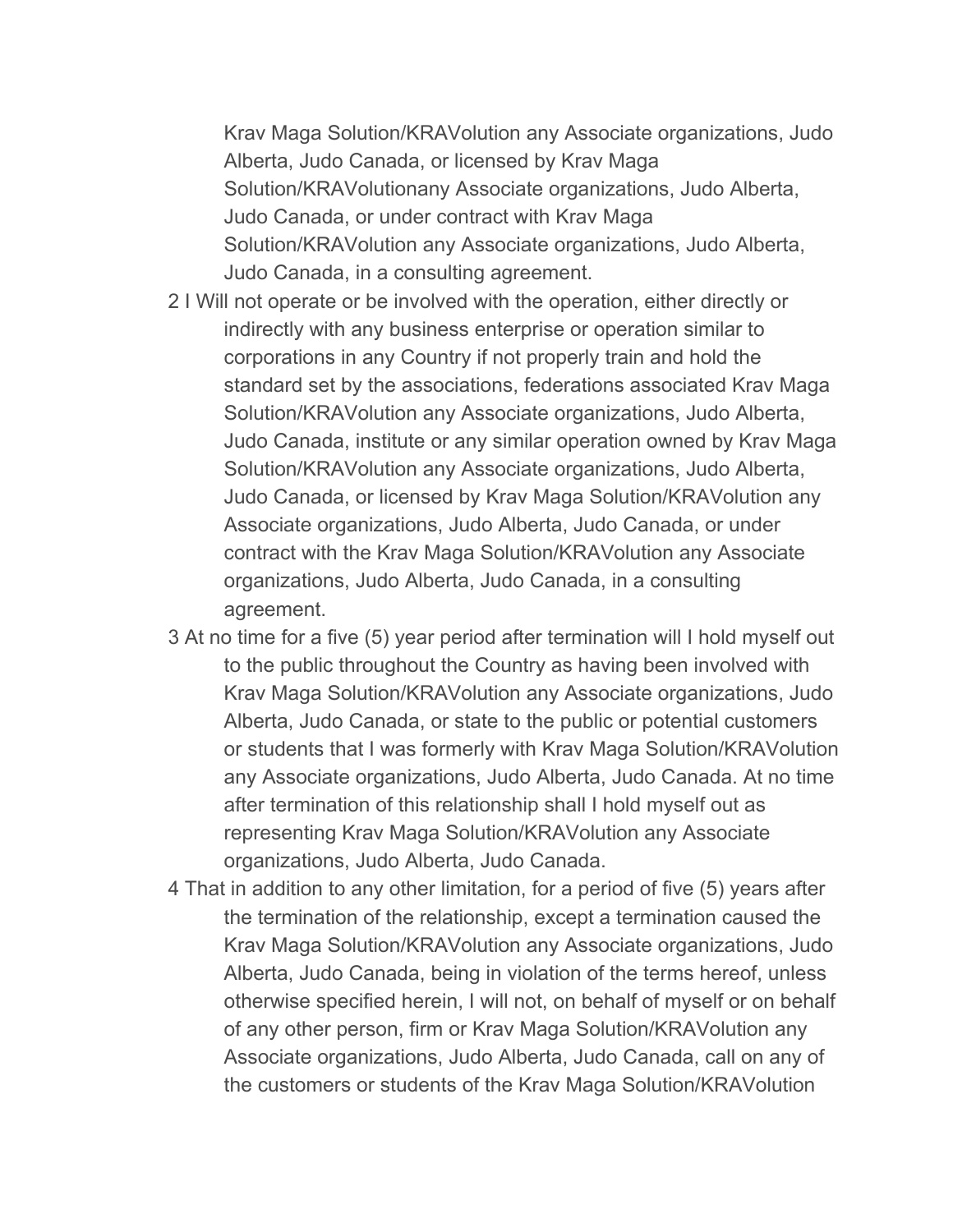any Associate organizations, Judo Alberta, Judo Canada, or any of its affiliates or subsidiaries for the purpose of soliciting and/or providing to any of the customers or students any information nor will I in any way directly or indirectly, for myself, or on behalf of any other person, firm or Krav Maga Solution/KRAVolution any Associate organizations, Judo Alberta, Judo Canada, solicit, divert, or take away any customer or student of the Krav Maga Solution/KRAVolution any Associate organizations, Judo Alberta, Judo Canada, its affiliates or its subsidiaries.

- 5 From the time this agreement commences until the termination thereof, I shall communicate and channel to Krav Maga Solution/KRAVolution any Associate organizations, Judo Alberta, Judo Canada all knowledge, business and customer contracts and any other matters of information which could concern or be in any way beneficial to the business of Krav Maga Solution/KRAVolution any Associate organizations, Judo Alberta, Judo Canada, whether acquired by the I before or during the term of this agreement; provided, however that nothing hereunder shall be construed as requiring such communications where the information is lawfully protected from disclosure as a trade secret of a third party. Any such information communicated to Krav Maga Solution/KRAVolution any Associate organizations, Judo Alberta, Judo Canada, as aforesaid shall be and remain the property of Krav Maga Solution/KRAVolution any Associate organizations, Judo Alberta, Judo Canada, notwithstanding the subsequent termination of the relationship.
- 6 That in addition to any other limitations, regardless of the circumstances of the termination of the relationship, I will not communicate to any person, firm, or corporation any information relating to customer or student lists, prices, secrets, advertising, nor any confidential knowledge or secrets which the I might from time to time acquire with respect to the business or Krav Maga Solution/KRAVolution any Associate organizations, Judo Alberta, Judo Canada, or its affiliates or subsidiaries.
- 7 I hereby acknowledges that the services to be rendered are unique, special and extraordinary character which would be difficult or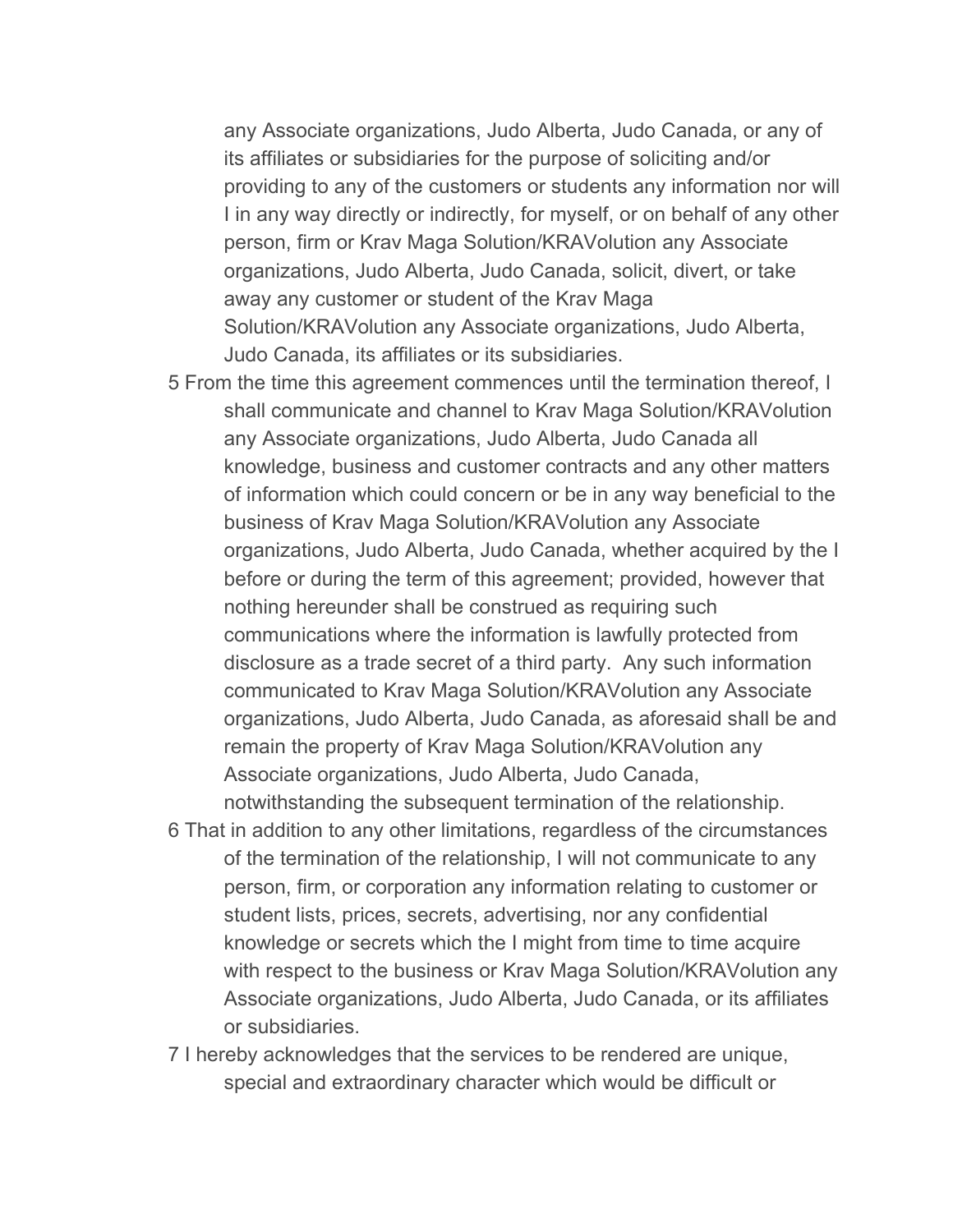impossible for the Krav Maga Solution/KRAVolution any Associate organizations, Judo Alberta, Judo Canada, to replace, by reason thereof, I hereby agrees that for the violation of any of the provisions of this agreement, that Krav Maga Solution/KRAVolution any Associate organizations, Judo Alberta, Judo Canada, shall, in addition to any other rights and remedies available hereunder, at law or otherwise, be entitled to an injunction to be issued by any court of competent jurisdiction enjoining and restraining the I from committing any violation of this agreement, and I hereby consents to the issuance of such injunction.

- 8 That in addition to any other limitation, for the period of five (5) years after the termination of the relationship hereunder, except a termination caused by Krav Maga Solution/KRAVolution any Associate organizations, Judo Alberta, Judo Canada, in violation of the terms hereof, and unless otherwise specified herein, I will not directly or indirectly engage in, or in any other manner be connected with or employed by any person, firm or corporation in competition with Krav Maga Solution/KRAVolution any Associate organizations, Judo Alberta, Judo Canada, or engaged in or providing similar service within Canada (Province of Alberta or within a thirty (50) mile straight line radius of any of Krav Maga Solution/KRAVolution any Associate organizations, Judo Alberta, Judo Canada, business locations that are operating at the time of termination. This shall include martial arts schools, studios, institutes or retail stores which are licensed by Krav Maga Solution/KRAVolution any Associate organizations, Judo Alberta, Judo Canada, or under a consulting agreement with Krav Maga Solution/KRAVolution any Associate organizations, Judo Alberta, Judo Canada.
- 9 I understand that teaching Krav Maga, Judo any other defensive tactics, Self-Defense, techniques, Martial Arts material and programs as taught by Krav Maga Solution/IKRAVolution any Associate organizations, Judo Alberta, Judo Canada, requires extensive training and upgrading along with years to understand and be taught properly and by teaching or providing professional advice will place others at risk.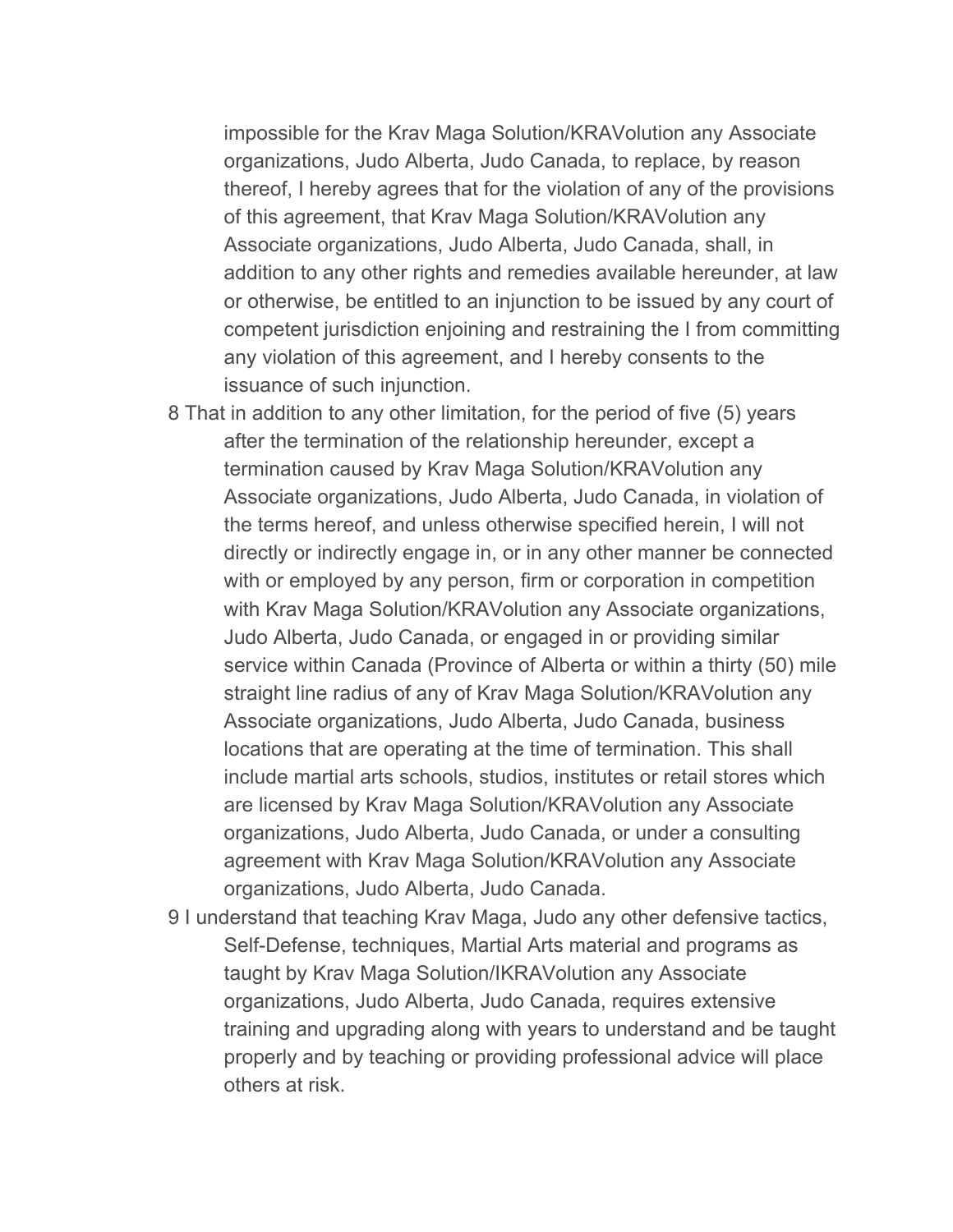- 10 I will not instruct or professional advice Krav Maga, Judo, any other defensive tactics, Self-Defense, techniques, Martial Arts material and programs as taught by Krav Maga Solution/KRAVolution any Associate organizations, Judo Alberta, Judo Canada.
- 11 I will not provide the professional materials such as: the curriculum test forms; articles, and the like.
- 12 I will not distribute professional materials such as: the curriculum test forms; articles, and the like.
- 13 Will not test or promote students.
- 14 If the business name of the instructor includes the word "Krav Maga Solution/KRAVolution any Associate organizations, Judo Alberta, Judo Canada, must approve it.
- 15 I will not instruct any technique(s) that is not Krav Maga, Judo and advertised as Krav Maga, Judo. Nor shall I teach any Krav Maga, Judo, defensive tactics, Self defense techniques.
- 16 I will **not** engage, on an individual basis, in the following activities, unless he has received written permission from the first party:
	- 1 Training of instructors
	- 2 Publishing of professional materials issuance of promotional material (except for promotion of his own training place and groups, such as posters, flyers, postcards, and local advertisements)
	- 3 Subjects which are under the exclusive responsibility of Krav Maga Solution/KRAVolution any Associate organizations, Judo Alberta, Judo Canada, and the National Association(s).

I will not train, consult or provide any material to any person(s) with criminal affiliation, terrorist affiliation, enemies of his/her country, or enemies of Canada and the State of Israel or be part of.

## **Memberships and Equipment**

All equipment and apparel must be purchased through Krav Maga Solution within 30 days of sign-on and 30 days of advancing to the next level. Annual